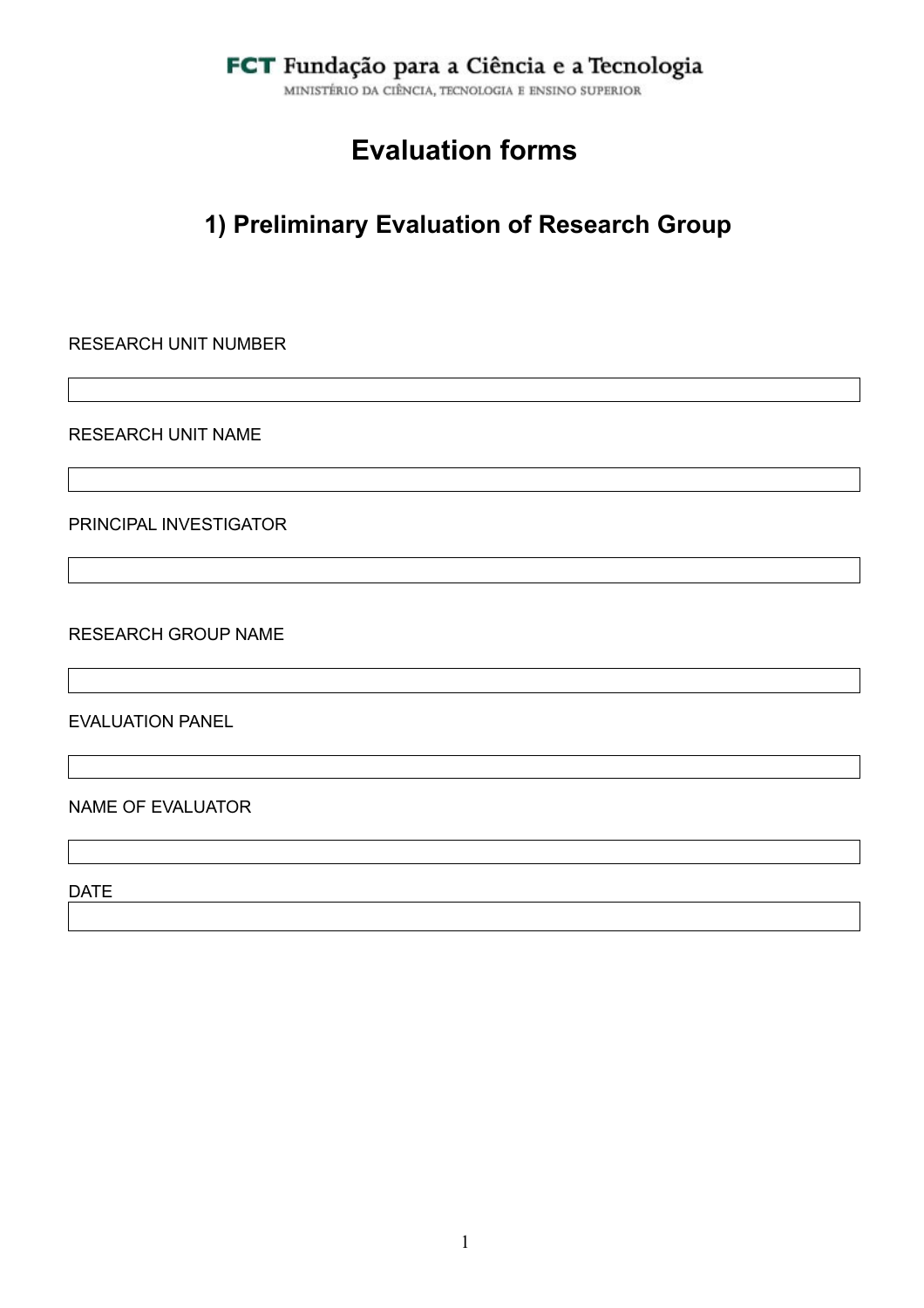MINISTÉRIO DA CIÊNCIA, TECNOLOGIA E ENSINO SUPERIOR

### **Assessment of Research Results**

The overall evaluation of research activity of the group must take into account the quality and quantity of relevant research. (*Rate the following items in a scale 1 to 5, as described in Rating Scales and Criteria)* 

|                                                                                                                                                                                                                                                                                                                                                                                   | Rating |
|-----------------------------------------------------------------------------------------------------------------------------------------------------------------------------------------------------------------------------------------------------------------------------------------------------------------------------------------------------------------------------------|--------|
| <b>Productivity:</b> (multiply by 0.4)<br>Refers to the total output of the group in its many different forms, including<br>publications, patents, prototypes or products. Consider the output in terms<br>of human resources. For those research areas in which bibliometric parameters<br>are available they will be used.                                                      | $\Box$ |
| <b>Relevance:</b> (multiply by 0.2)<br>Refers to the scientific, technical and/or socio-economical impact of the work<br>carried out by the group. Research choices in view of current trends at the<br>international scene are an essential component. Organization of conferences<br>and seminars, as well as collaborative international publications should be<br>considered. | П      |
| <b>Feasibility:</b> (multiply by 0.2)<br>This item reflects on the capacity of the group of transforming interesting plans<br>into practical projects that are relevant at the international level.                                                                                                                                                                               | П      |
| <b>Training:</b> (multiply by 0.2)<br>Training of PhDs and master students and participation in graduate programs.                                                                                                                                                                                                                                                                | П      |
| <b>Preliminary overall rating of the group (max. 5.0)</b>                                                                                                                                                                                                                                                                                                                         | П      |

**Overall evaluation of the group** *(comment on the group performance)*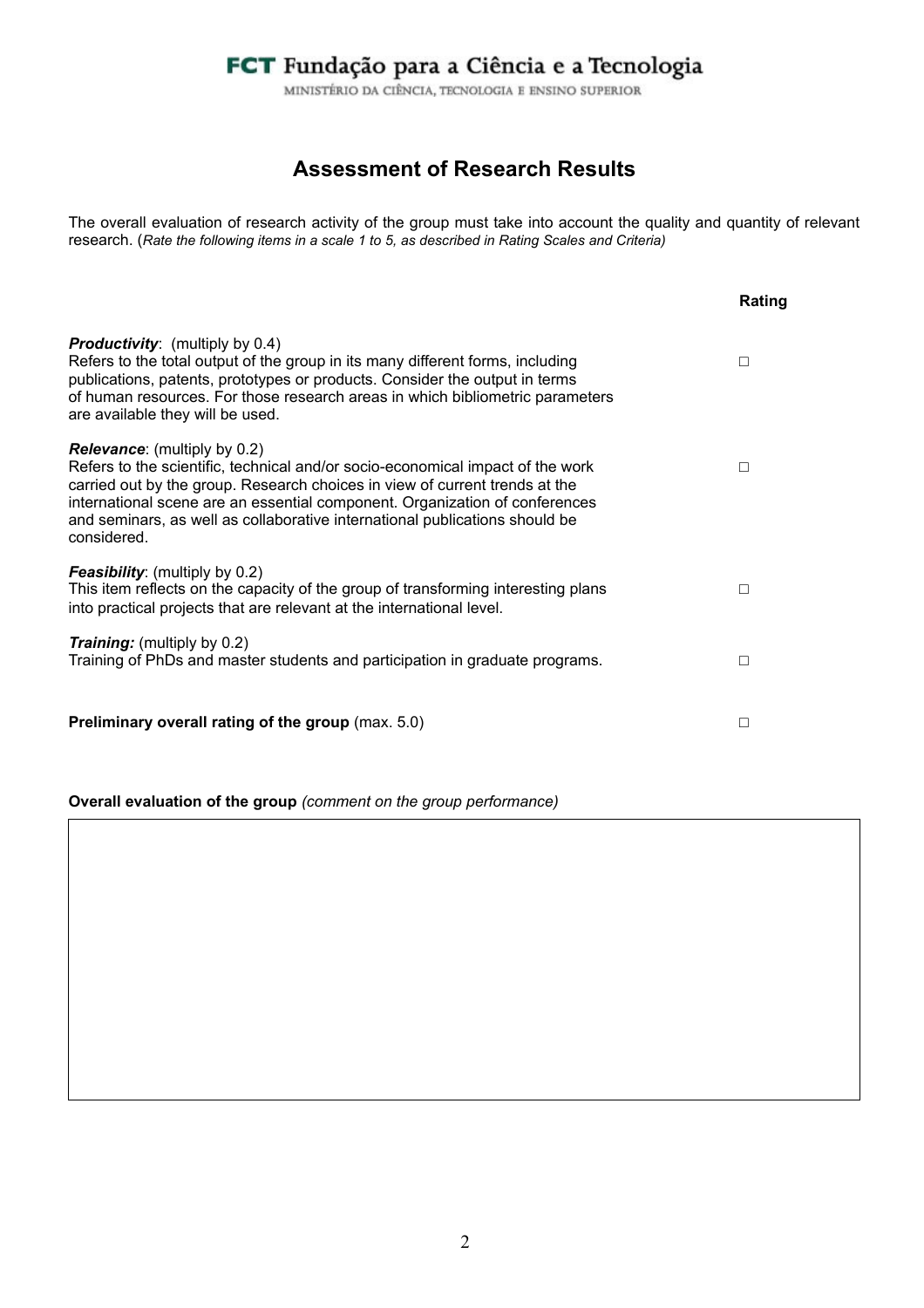#### **Points to be clarified with the researchers during the site visit:**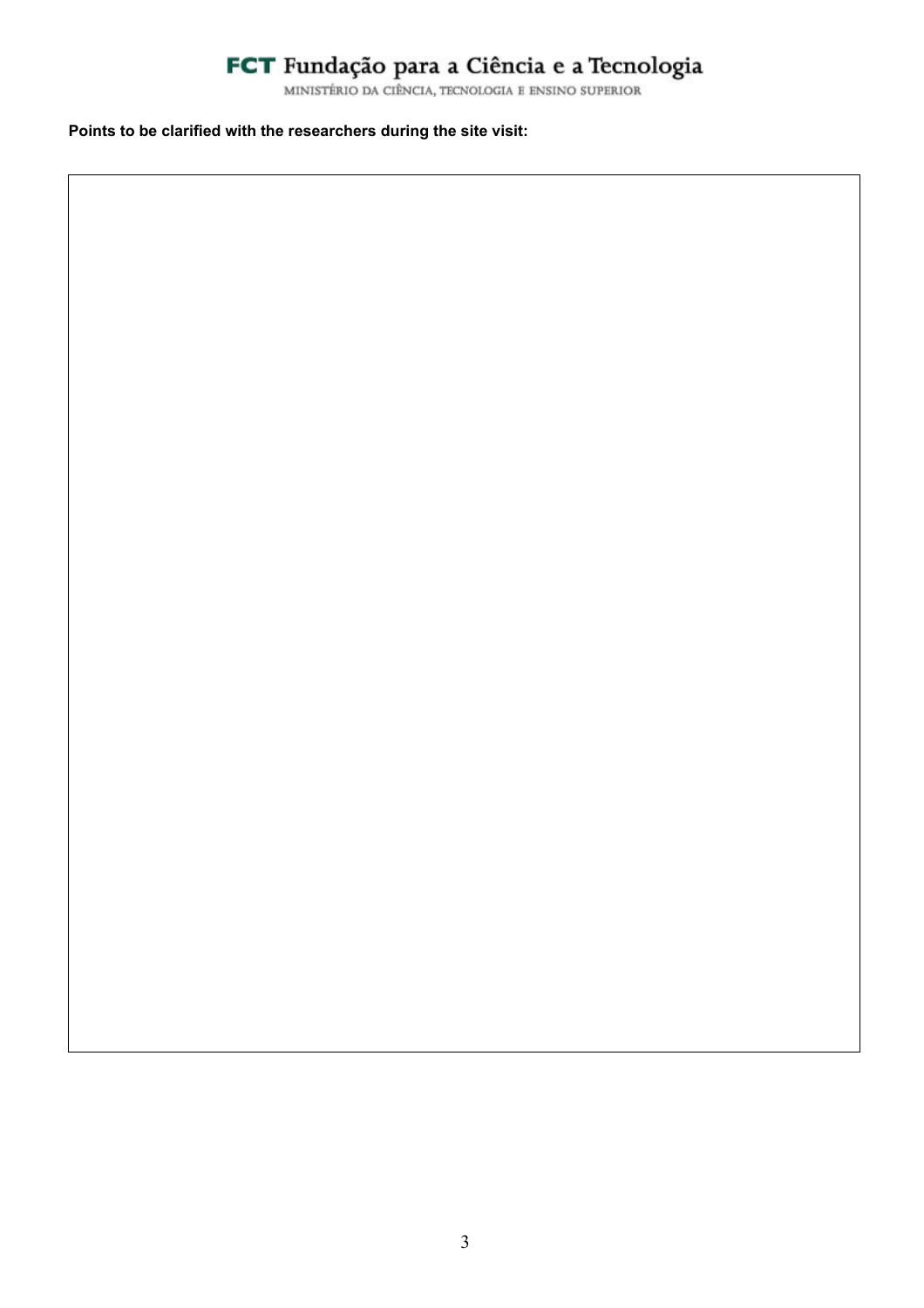MINISTÉRIO DA CIÊNCIA, TECNOLOGIA E ENSINO SUPERIOR

### **2) Site Visit Evaluation of Individual Research Groups**

*(The following items are of particular importance for discussion with Principal Investigators)*

#### **Merit of the Group activities**

- Goals, ongoing and planned projects, strategic development in the future
- Training of young researchers and students
- Organization of workshops, colloquia, periodic seminars
- Interdisciplinary activities
- Interactions with other national and international research units, and companies
- Knowledge and technology transfer
- Outreach activities

#### **Attitudes and work environment**

- Adequacy of group organization and leadership
- Culture of creativity and opportunity/encouragement of younger researchers initiative

#### **Resources for the research activity of the group**

Write check marks where appropriate

| <b>Adequacy of resources</b> | Poor | Fair | Good | <b>Excellent</b> |
|------------------------------|------|------|------|------------------|
| <b>Facilities</b>            |      |      |      |                  |
| Library<br>journals          |      |      |      |                  |
| books                        |      |      |      |                  |
| Equipment                    |      |      |      |                  |
| <b>Technical support</b>     |      |      |      |                  |
| Secretarial support          |      |      |      |                  |
| Funding                      |      |      |      |                  |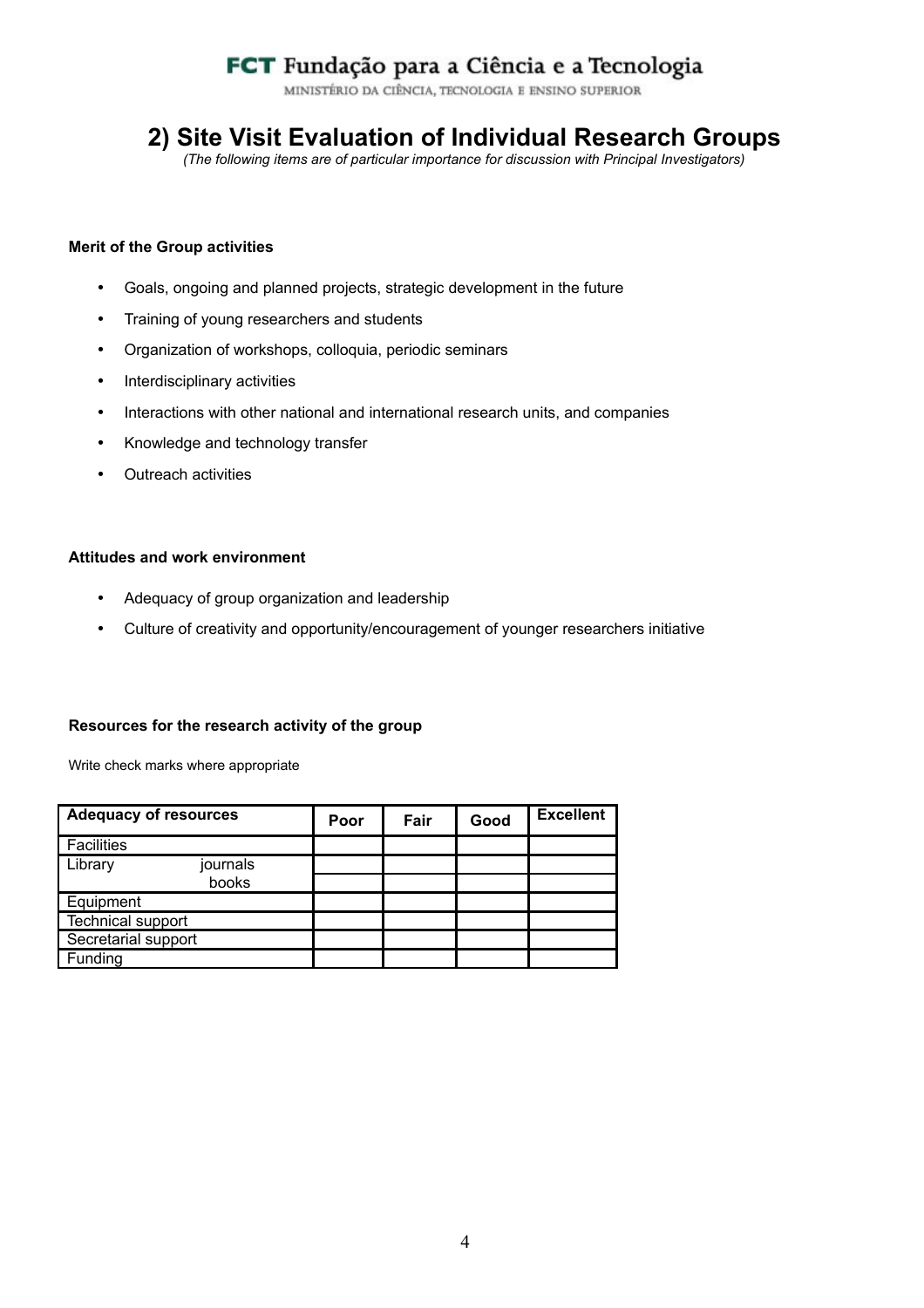MINISTÉRIO DA CIÊNCIA, TECNOLOGIA E ENSINO SUPERIOR

*Comments*:

### **Summary of Individual Group Evaluation**

(Final evaluation ratings after the preliminary analysis and the site visit. For more explanation and calculation see document on Evaluation Criteria)

| <b>Items</b>                         | Rating |
|--------------------------------------|--------|
| Productivity                         |        |
| Relevance                            |        |
| Feasibility                          |        |
| Training                             |        |
| Proposed overall rating of the group |        |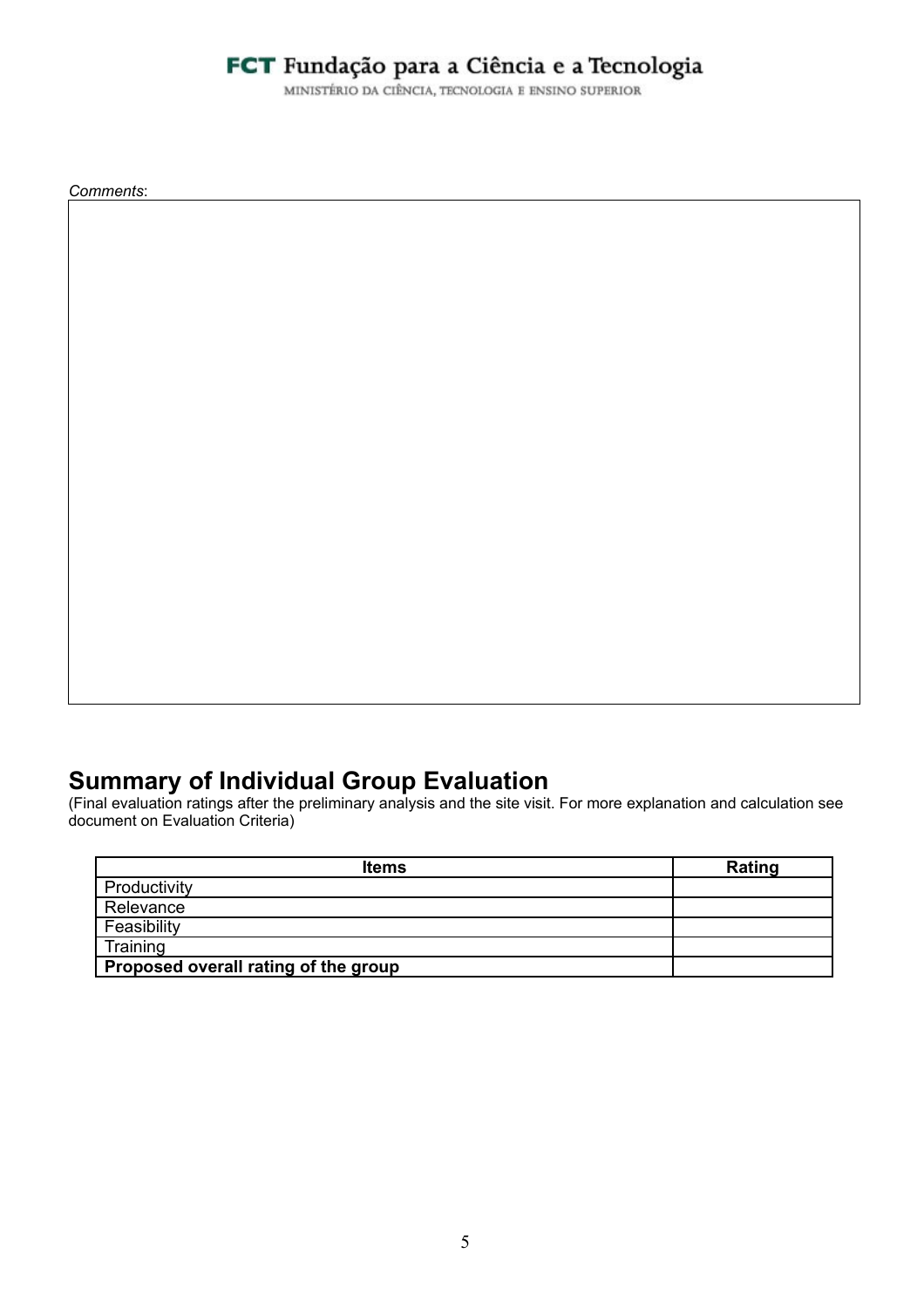MINISTÉRIO DA CIÊNCIA, TECNOLOGIA E ENSINO SUPERIOR

### **3) Overall Unit Evaluation**

*(To be filled by the panel coordinator)*

RESEARCH UNIT NUMBER

#### RESEARCH UNIT NAME

EVALUATION PANEL

PRELIMINARY ASSESSMENT OF THE UNIT *(Grade according to scale: Excellent to Poor based on the online evaluation of research groups and appreciation of the Report by the Unit coordinator)*

Comments resulting from the initial analysis of Individual Groups reports and the Report by the Unit coordinator which should be addressed during the site visit. In the case that the Unit results form merger of previous Units is of particular importance to address the logic and relevance of the merger.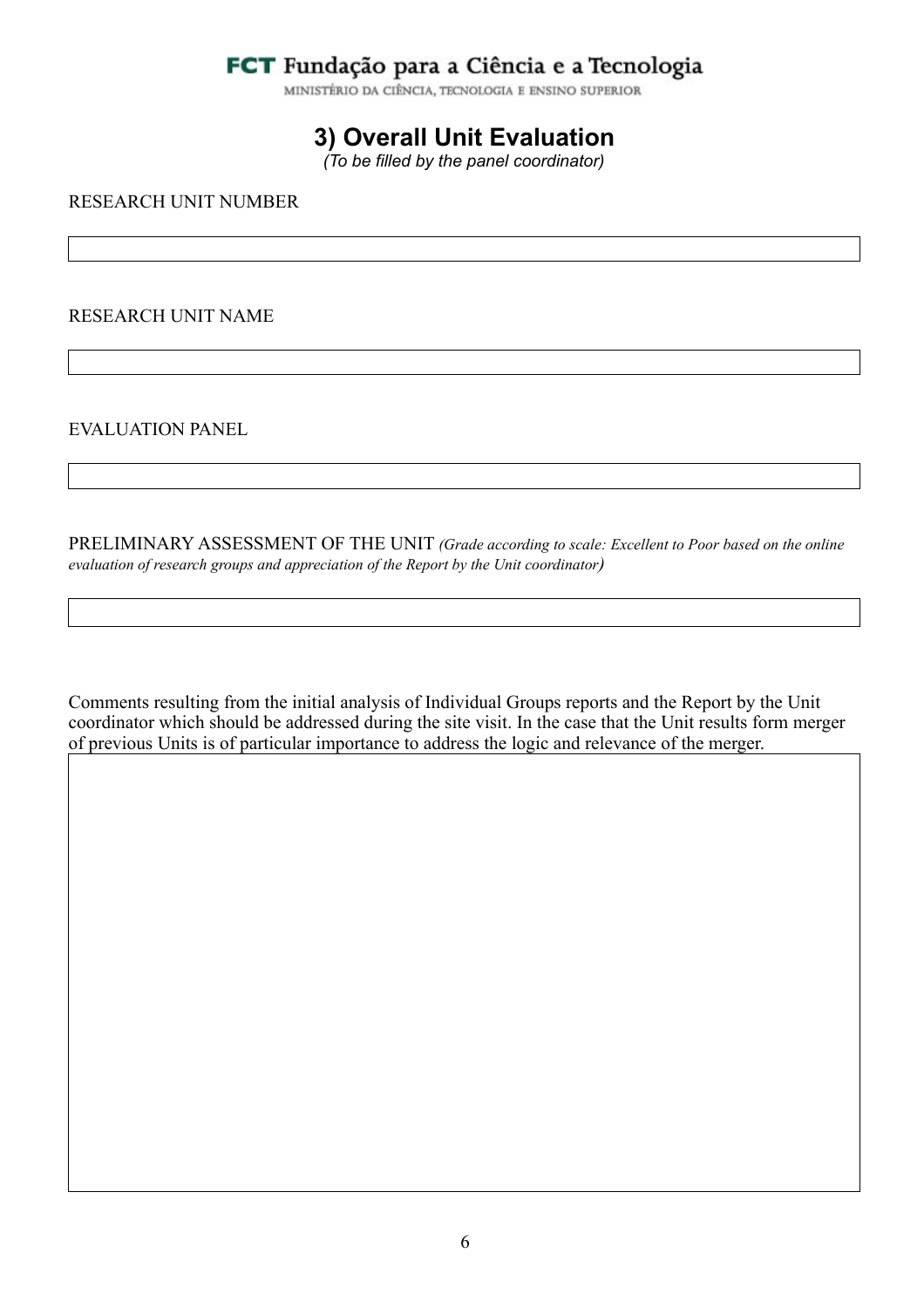MINISTÉRIO DA CIÊNCIA, TECNOLOGIA E ENSINO SUPERIOR

FINAL ASSESSMENT OF THE UNIT *(Grade according to scale: Excellent, very good, good, fair or Poor)*

**Comments and recommendations regarding the Unit activities, research orientation and organization. Please explain the reasons that lead the panel to determine the overall assessment grade for the unit.** *(Address strengths and weakness of the Unit as a whole and comment on specific Research Groups. Include additional pages if required)*